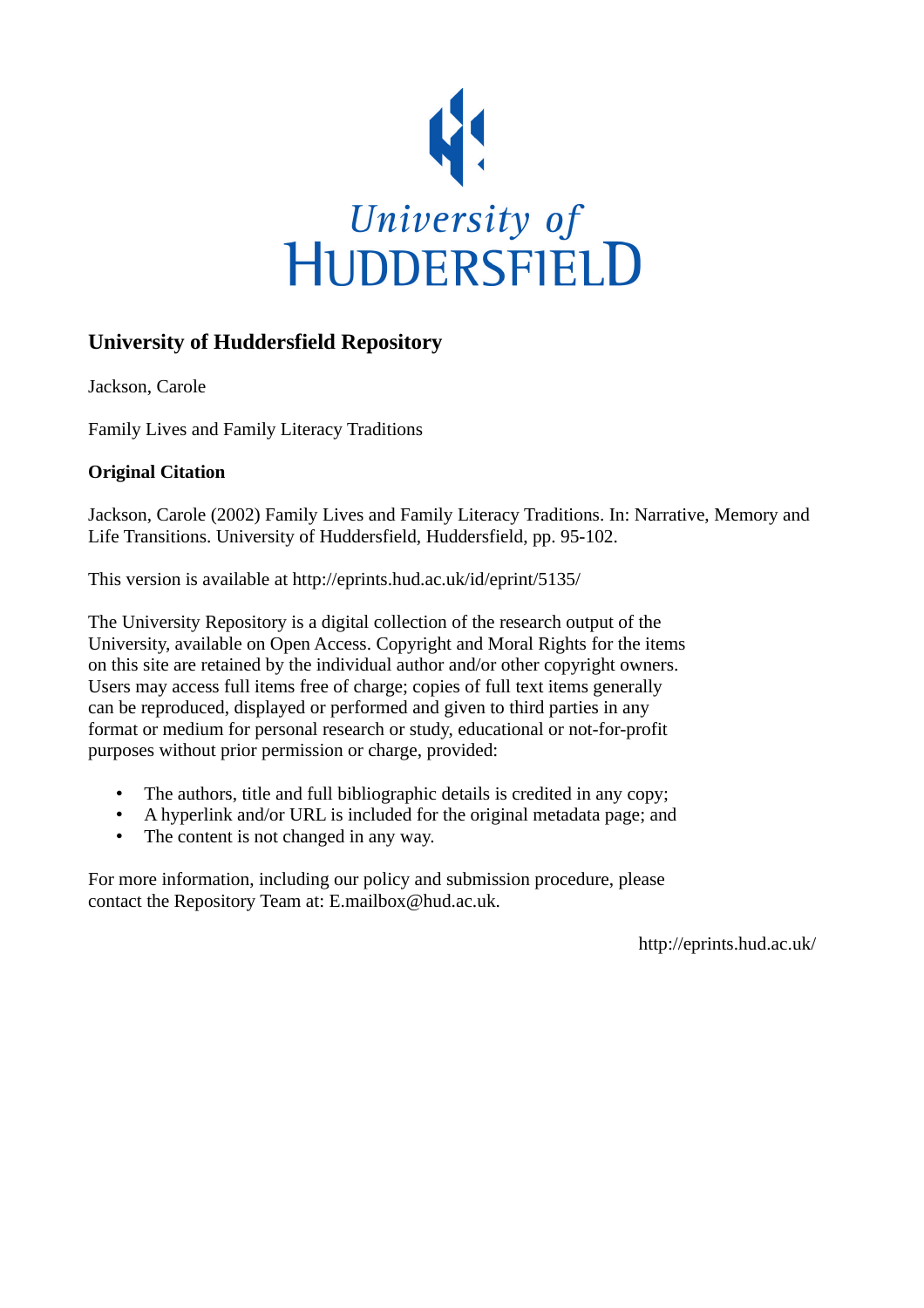# 9 Family Lives and Family Literacy Traditions CAROLE JACKSON

This paper explores literacy traditions within the lives of three families. The narrative accounts of family members from three generations provided a retrospective view. I drew on my experiences as a teacher working with young children and their parents. The narratives of grandparents, parents and of three children form the core of the study. The role of family literacy is described; it is positioned in sharp relief alongside schooled literacy.

#### **Introduction**

I became interested in family literacy three years ago. The National Literacy Strategy had recently been implemented in schools. It seemed that the role of family literacy in the success of school literacy had been marginalised, albeit unwittingly, by government intervention in education. There was however widespread concern about standards in literacy. The focus of the research was three families whose children had attained high standards in literacy at primary school. I explored three aspects of family literacy. The first of these was the degree and nature of support that families provide for their children in their efforts to learn to read. The second issue related to the transmission of behaviours from one generation to the next. If parents or grandparents were encouraged and supported in their reading as children, would they do likewise for their own children because of these remembrances? The third and final issue was the notion that within some families a tradition of literacy is embedded in everyday family life and as such is passed on from one generation to the next.

#### **Family Literacy**

The social context of literacy learning at home was the setting for the enquiry. A biographical research method revealed narratives of children learning literacy within their families and how this was remembered within the three generations, grandparents, parents and children. Previous research (Taylor, 1983) and (Heath, 1994) has focused on interaction between parents and children, by describing the ways in which parents set about introducing their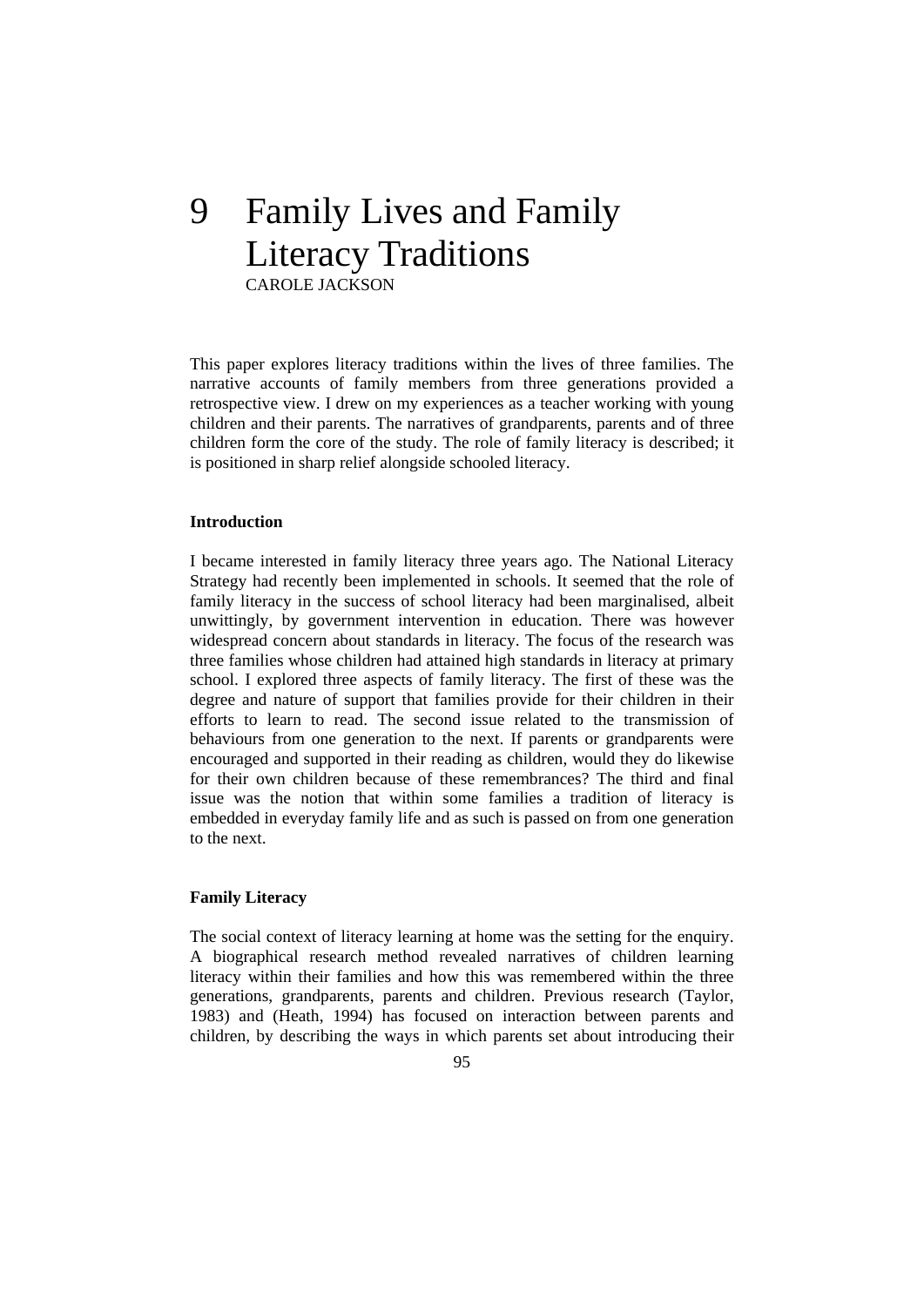children to the written text and encouraging them to read. These 'literacy traditions' and 'literacy events' (Street, 1995) include activities such as the reading of bedtime stories to children and telling a story from pictures. Some families engage in a core of activities that serve to support and encourage children to learn to read and write. The research looked beyond the foreground of 'what' happens to the interpretations by the participants of why events occurred. The inclusion of grandparents within the study provided a further dimension to the study of family literacy.

*\_\_\_\_\_\_\_\_\_\_\_\_\_\_\_\_\_\_\_\_\_\_\_\_\_\_\_\_\_\_\_\_\_\_\_\_\_\_\_\_\_\_\_\_\_\_\_\_\_\_\_\_\_\_\_\_\_\_\_\_\_\_\_\_\_\_\_\_\_* 

 Previous research (Weinberger, 1996) that focused on the roles of parents and siblings in helping younger family members to read found that younger siblings modelled their behaviour on their older brothers and sisters. An example of this was when younger children pretended to do homework alongside their older siblings. The three children in the present study had no such role models, as each was an only child within their families, although grandparents and other adults had played a part in their early literacy experiences. By including grandparents, parents and children in the study a retrospective view of literacy learning within the context of three different family traditions emerged. Memories of childhood provided a window on schooling over the past seventy years.

 The three families were chosen for two reasons. Firstly, the success of the children in school literacy formed the basis for exploring literacy traditions within their families. Secondly, the children's grandparents lived close by and were actively involved with their grandchildren's lives. They were in part responsible for the success of their grandchildren's literacy attainments at school and continued to enjoy mutually supportive roles within the families. At the time the study took place the three children Fiona, David and Harry were nine years old. They were already writers of narrative, prose and poetry. In my role as their teacher I was familiar with their schoolwork. I had already observed the earlier signs of success when they were younger. I expected to find literate, articulate relatives in the three families whose own narratives would affirm their literacy learning. The findings revealed a more complex network of support than I had imagined.

#### **On the Margin**

Within the research two individuals emerged as marginal figures in family literacy traditions. Firstly, there was Joe, paternal grandfather to Fiona and secondly, Bob who was Harry's father. There were similarities in their backgrounds. Both men had sons but no daughters and both were self-made businessmen coming from working class backgrounds. Bob had lived in a rural community all his life whereas Joe came originally from an industrial town. When asked, Joe could not recall either of his parents being interested in his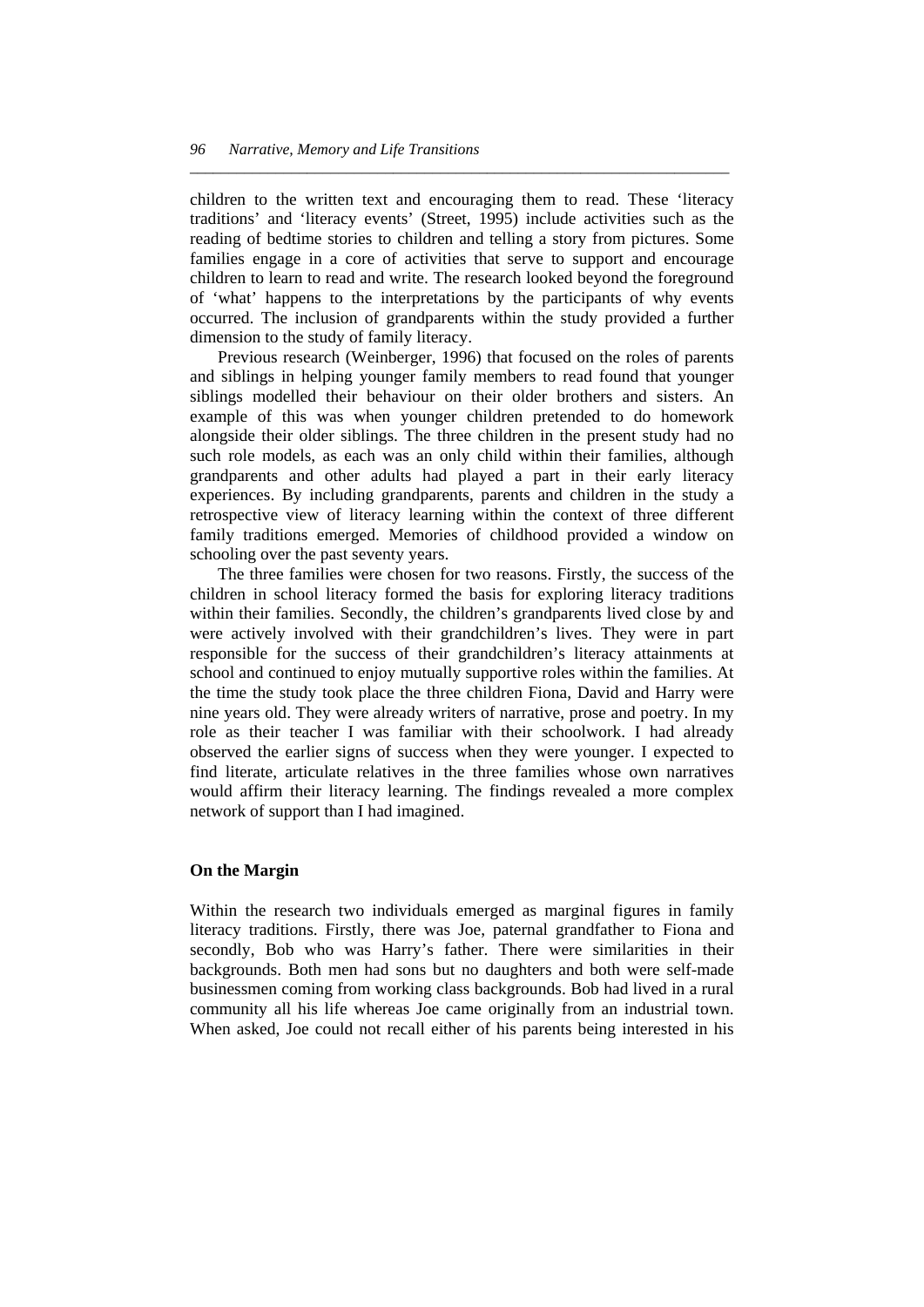reading or schoolwork. Bob stated that no one in his family took interest in his reading when he was a child. In describing their schooling they told quite different stories that reflected the social climate of the times. Joe remembered punitive aspects of education. A rap across the knuckles with a ruler was given for untidy handwriting or insufficient work. It was a frequent occurrence. Summerfield (1987) describes schooling in Lancashire (Joe's home county) in the early part of the century. Many teachers taught with the cane. One respondent recalled the rigorous standards set by the teacher in a music lesson,

*\_\_\_\_\_\_\_\_\_\_\_\_\_\_\_\_\_\_\_\_\_\_\_\_\_\_\_\_\_\_\_\_\_\_\_\_\_\_\_\_\_\_\_\_\_\_\_\_\_\_\_\_\_\_\_\_\_\_\_\_\_\_\_\_\_\_\_\_\_\_* 

Now it's a little difficult the timing and the Welsh music and she ended up going round the class, right first one stand up, sing it. If they couldn't sing it they'd go and stand out at the front and they got the cane, and then the next one tried it and if they couldn't sing they'd to go to the front and they got the cane. Now she ended up with perhaps about twenty out of forty at the front, so then she went along them and the first one if he couldn't sing it he got the cane again, and stayed there - girls as well, it didn't matter, boys and girls it made no different. If the second one could sing it, it made no different he got the cane again anyway for being there. But then they could sit down, and this went on, you know, four or five times through until everybody could sing it. So it ended up you might have had the cane about five times before you ended up being able to sing, 'David of the White Rock' without making any mistakes, but everybody could sing it in the end. (Summerfield, 1987, p.20)

Joe's recollections of his school days were similar to those of the other grandparents in the research. But classroom practice changed over a generation and Bob, Harry's father, described his schooling in negative terms but for different reasons. In earlier times he might have been a boy who received numerous raps across the knuckles. But as a pupil in the 1970s he spent time standing in the corridor for his misdemeanours. Bob later regretted his inattention to English at high school as he explained:

If you can write clearly and summarise what you want to put across, that it is really clever. I admire people who can do that. I go to these presentations and the people who are really interesting and keep your attention have written what they want to say on a side of A4.

Bob felt in some ways that he had wasted time at school but also that school was a waste of time. Gilbert (1997) draws attention to the divide between school success and the world of work. She states that reading and literacy are valued within a gendered world of school learning which girls appropriate and boys to some extent eschew. The 'real' world is one of work, being successful or appearing to know how to become successful. This is a 'man's world'. **Reading at Home and in the Community**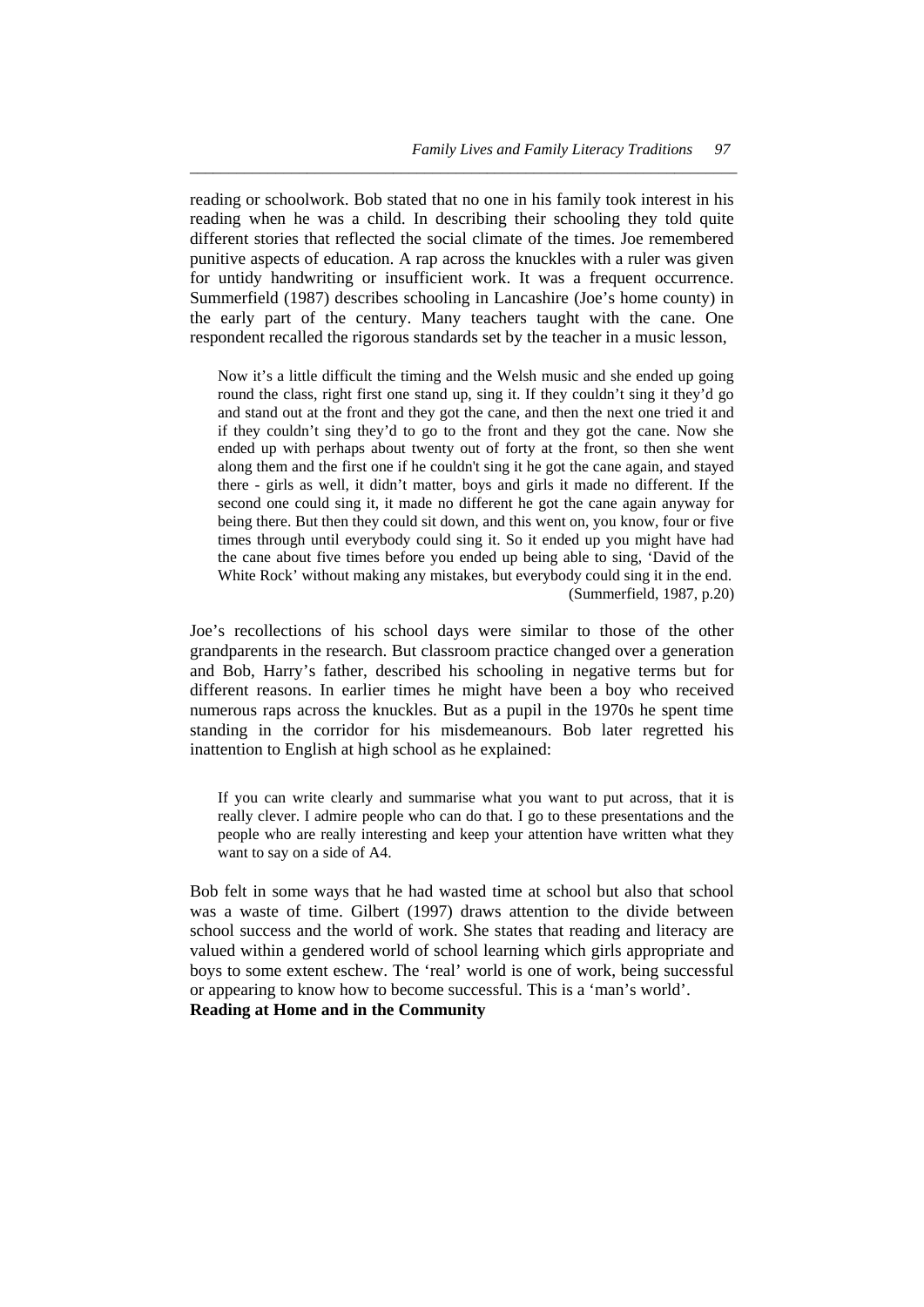Joe's recollections of homelife described a childhood between the two world wars. He was born in 1922, he remembered as a child seeing the collected works of Charles Dickens, *'leather bound and gold lettering'* that his family possessed. However, he could not recall there being any books for children in his home. The Central Office for Information (1944) reported on childhood reading experiences of grandparents at that time. More than half the respondents said that they recalled only a few books in their homes when they were children. Less than half had received any encouragement in their reading at home.

*\_\_\_\_\_\_\_\_\_\_\_\_\_\_\_\_\_\_\_\_\_\_\_\_\_\_\_\_\_\_\_\_\_\_\_\_\_\_\_\_\_\_\_\_\_\_\_\_\_\_\_\_\_\_\_\_\_\_\_\_\_\_\_\_\_\_\_\_\_* 

 A second report (COI, 1948) described aspects of community literacy. The survey looked at leisure reading including the use of public libraries. The study found that less than 4% of children aged between five and seven years were ever taken to the local public library. Older children, those aged between eight to eleven years were given more opportunity to sample the delights of reading books because the figure increased to 34%. During the first half of the twentieth century the public library was not used as a resource for encouraging young children in their reading. But in a study of local literacy, Barton and Hamilton (1998) interviewed local people of Lancaster whose parents were born around the turn of the century. Their findings suggested that extensive use was made of local libraries at the beginning of the century and small private libraries existed from which books could be borrowed for a small charge. Newspapers played a significant role as reading material in family homes. Both local evening and morning national papers were taken. This finding supports an earlier survey (COI, 1948) which found that around 50% of children aged eleven or above read newspapers frequently.

 In some respects the choice of leisure reading materials some fifty years ago is not so different from today. Magazines written for girls were popular amongst girls over the age of ten years. Moss (1989) highlights the marginal position of this particular literacy genre within the pedagogy of contemporary classrooms notwithstanding its long established role within the culture of reading amongst young girls and women. Millard (1997) found that over 70% of girls surveyed read 'teen culture' magazines. Despite its ageless popularity within the social context of girls' leisure reading the silent censure for this form of consumer reading attracts from educationalists has the effect of shutting down debate.

 Fifty years ago reading patterns amongst older children revealed that boys chose to read magazines that centred on hobbies, much as they do today (COI, 1948). A contemporary perspective on boys reading choices revealed a concern with status; computer and football magazines were by far the most popular choices (Millard, 1998). Within the research both David and Harry, in some ways mirrored the contemporary tastes in their leisure time. David was an avid collector of history magazines, particularly about the military. Whilst Fiona and Harry enjoyed reading comics, popular magazines and newspapers. This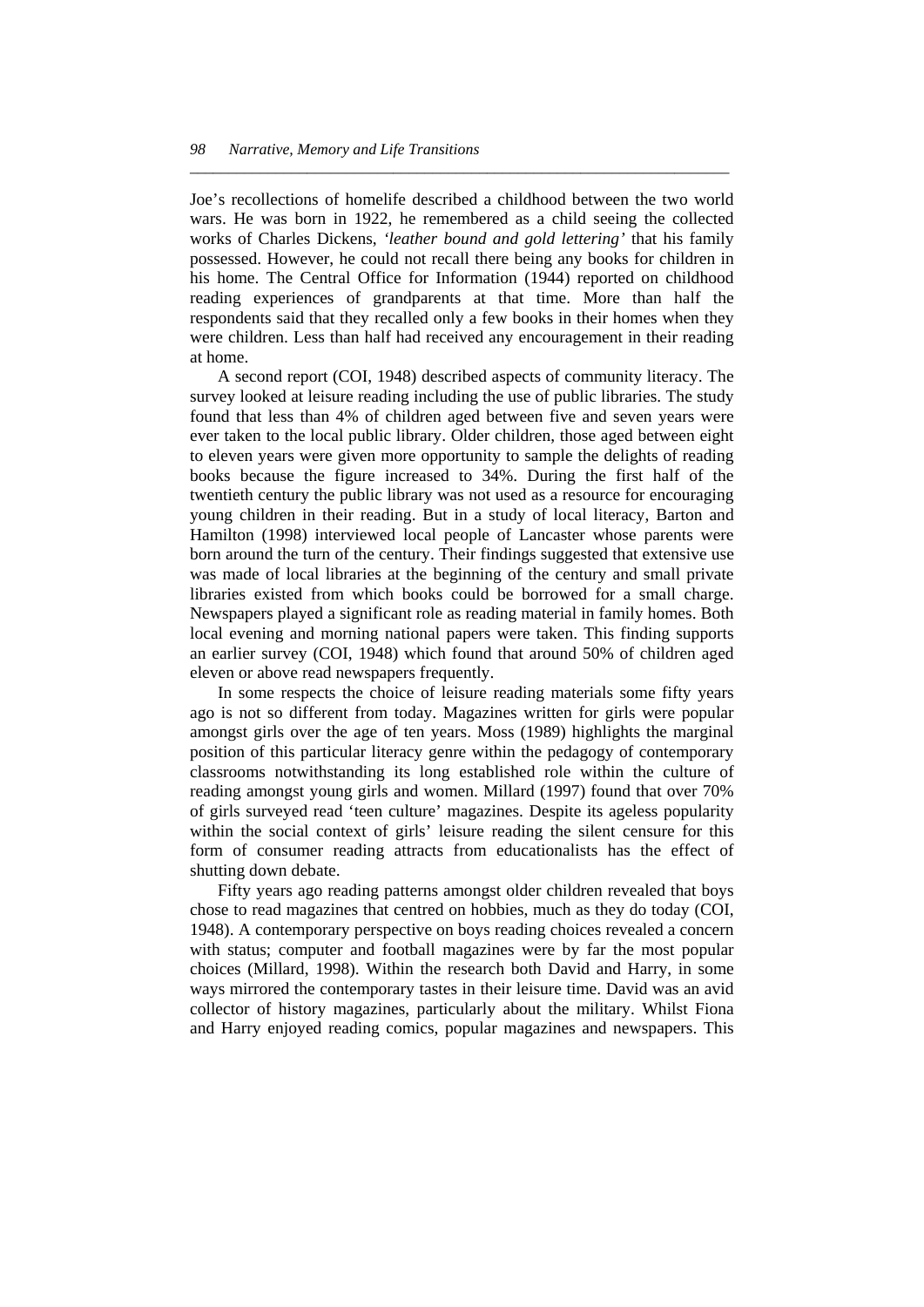was a literacy activity that was notably absent in David's family. Literacy is a shared activity. For Eileen, Harry's mother it was Uncle Donald who took on the role of guiding and encouraging her in her efforts to read when she was a child. Christine, Fiona's mother recalled her elder sister reading storybooks to her and encouraging her to read when they were children. The social context of literacy was made manifest in the family/community sharing the task of its achievement.

*\_\_\_\_\_\_\_\_\_\_\_\_\_\_\_\_\_\_\_\_\_\_\_\_\_\_\_\_\_\_\_\_\_\_\_\_\_\_\_\_\_\_\_\_\_\_\_\_\_\_\_\_\_\_\_\_\_\_\_\_\_\_\_\_\_\_\_\_\_\_* 

#### **Oral Literacy and School Literacy**

Reading aloud becomes a bridge between orality and literacy (Barrs, 1992, p.19)

Adults who read to children use two sources of thematic information that of familiar vocal tones and that which refers to written patterns. In this way new patterns of written language are introduced. The essence of children's reading is the concern with narrative structure. The written text is somehow superseded by the pictorial text. Adult and child construct a fictive chain of possible events which open the verbal text to uncertainty and thereby opportunity. Reading becomes a tool for understanding the form and meanings of narratives. Rereading favourite texts overlays each previous experience with new interpretations. Adult support ensures that: 'What the child can do in cooperation today, he can do alone tomorrow' (Vygotsky, 1962). The three children in the research Fiona, David and Harry recalled shared reading in their homes as part of their everyday lives.

#### **Narrative Writing**

Phillipa Pearce (1992) describes the act of writing as a creative process: 'the story is a child - my brain-child, my heart-child, the child of my imagination' (p.171). Narrative seems to return to childhood almost as though the acts of reading and writing are vehicles that prescribe the remembrance of self. Pearce (1992) draws upon contemporary literary critical theory to emphasise the autonomy of the text. Readers, young readers will make what they will of a text, it is not the business of the writer nor perhaps the teacher to draw too much interpretation from it. As Pearce (1992, p.172) succinctly states, *'the story should speak for itself'.* Her stance is one that cautions against the dissection of the pleasure of reading by attention to analytical skills. The core of literacy traditions in families is just this, it is the nurturing of absorption in a reading text. Pearce (1992) describes from a writer's viewpoint the necessary ingredients to please children in their reading. The three families in the study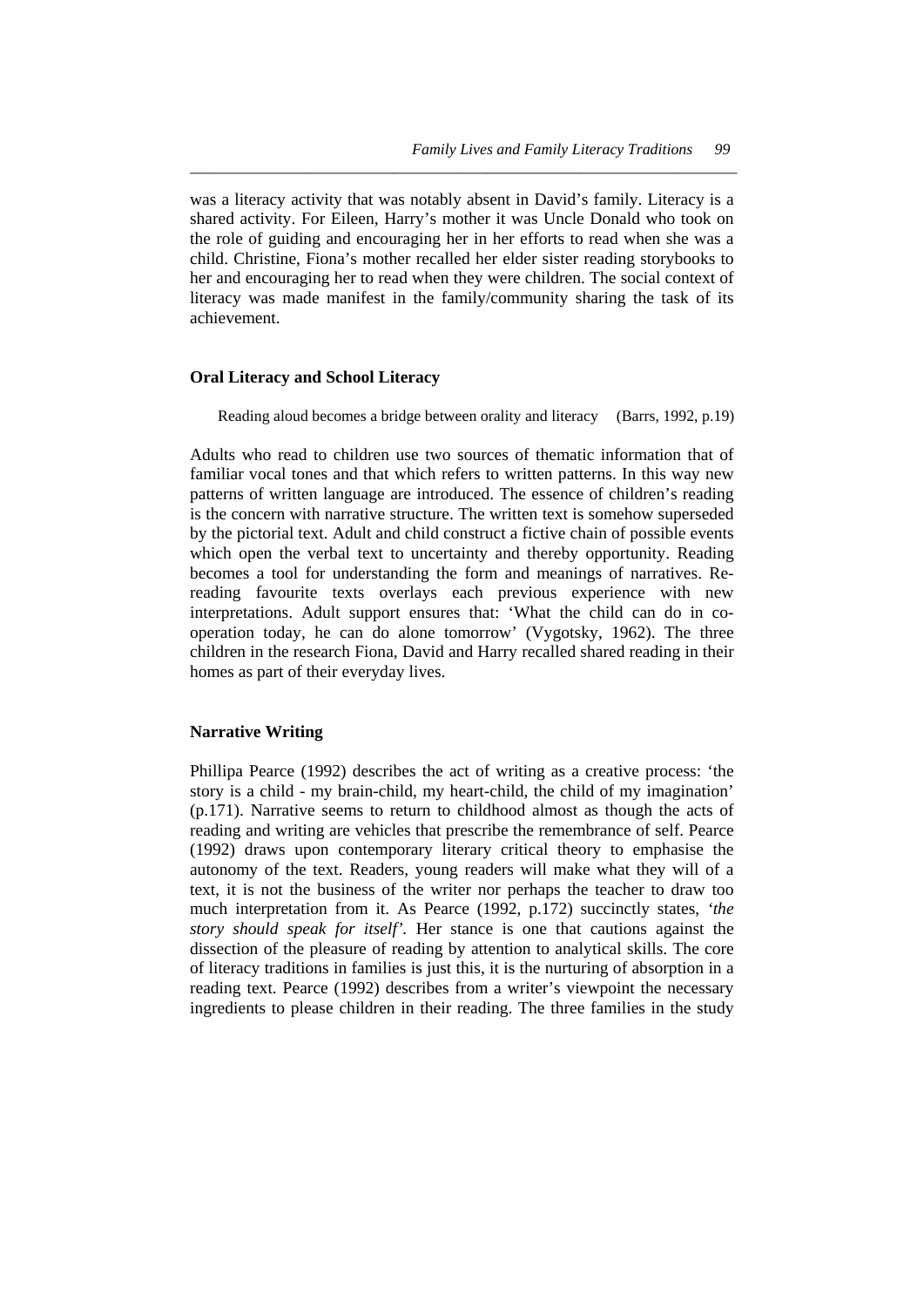had the necessary ingredients to persuade children to sit and listen, to read aloud, to read and share together.

*\_\_\_\_\_\_\_\_\_\_\_\_\_\_\_\_\_\_\_\_\_\_\_\_\_\_\_\_\_\_\_\_\_\_\_\_\_\_\_\_\_\_\_\_\_\_\_\_\_\_\_\_\_\_\_\_\_\_\_\_\_\_\_\_\_\_\_\_\_* 

#### **Researching Grandparents**

Joe and Mabel, Fiona's grandparents, had both worked to build up their own family business. Their family home adjoined the family business premises and Mabel had worked in the office 'doing the accounts'. She supported the family in her dual roles as a business partner and the home manager. A significant event in the life of this family occurred when their son Niall, who was a 'delicate' child with special educational needs was offered a residential place at a special school by the sea. Though Niall was seven years old he had already missed a substantial amount of his schooling. This was an opportunity for a better life. But the school was situated some two hundred miles away from the family home. Rather than send Niall away to school, Joe and Mabel sold their business and moved the family to be near the school. It proved to be beneficial to Niall's education, but for Keith their eldest son, who later was to become Fiona's father, this event changed his life. Uprooted from his grammar school and placed in what seemed to be an inferior high school he soon lost his enthusiasm for hard work and in Joe and Mabel's words, his academic progress 'collapsed'. Keith remembered the transition differently. He felt that he was struggling to keep pace with the high academic standards at his prestigious grammar school. He quickly came to enjoy the advantages of his new life in a popular holiday resort.

 In the years of working to build up their business Joe had worked such long hours that he didn't have time to spend with his sons and left their upbringing 'to their mother', and this included the times spent in learning to read and write. The tradition of mothers as the guardians of family literacy through the generations is described elsewhere (Mace, 1998). In the past it was more common for mothers to be at home and so be on hand to tend to their children's developing reading and writing skills. However, the demands of domestic duties and larger families did not leave much time to attend to the developing literacy needs of young children. Older brothers or sisters would share in the task of helping children to read or reading to them. Mabel recalled how her two sisters would help her as a child when she was learning to read at home. But Joe could not recall anyone in his childhood home helping him.

 Amy, Fiona's maternal grandmother talked at length about her own childhood spent with her own mother. Amy's father was in the Merchant Navy and only saw her a few times during her childhood. She too was an only child like Fiona. Although the focus of the research was literacy it became clear that narratives would enrich the research focus. This was particularly so when talking with the grandparents in the study. But it was more difficult to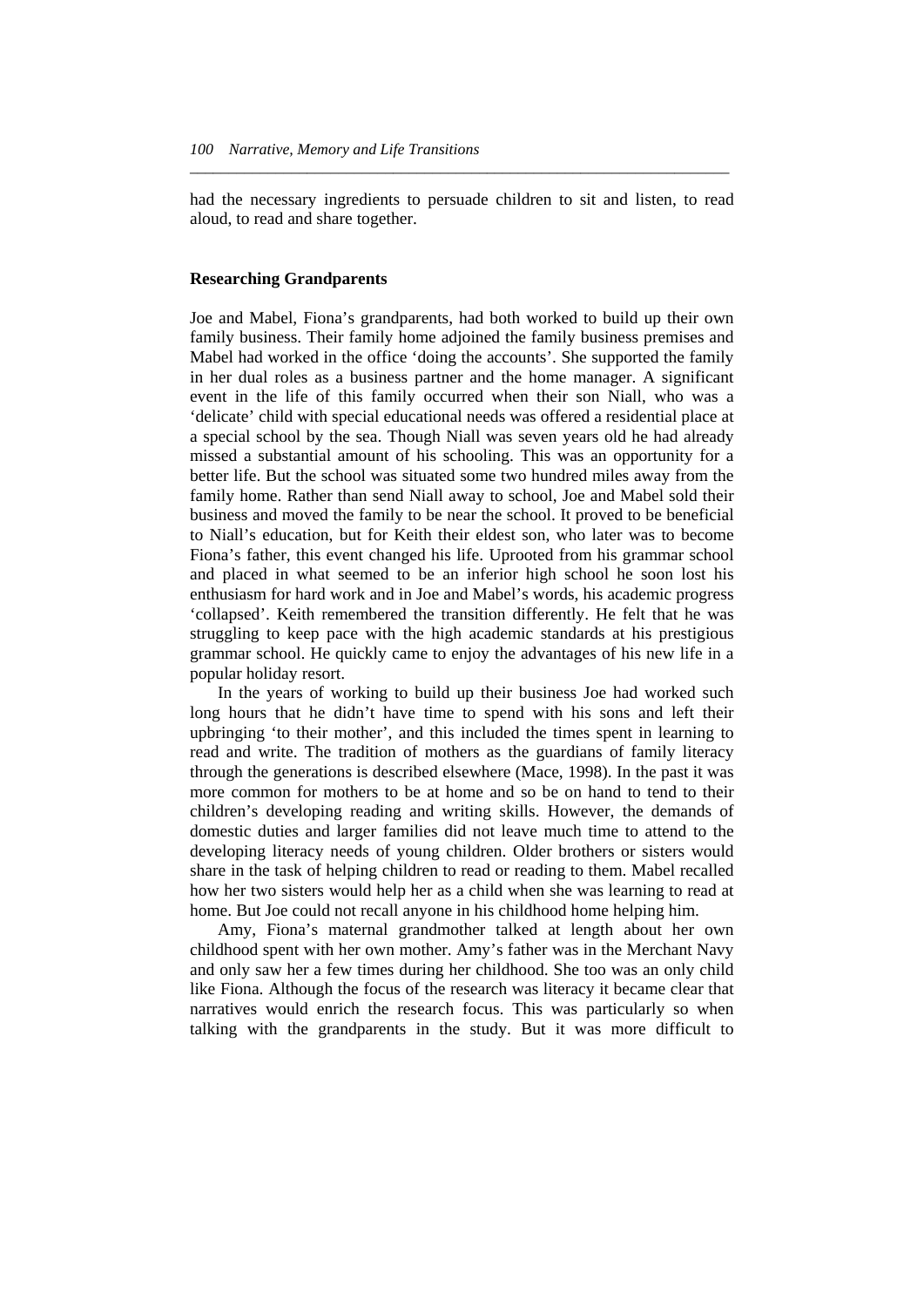'manage' grandparents. In the interviews they told family narratives perhaps for the first time. It was as though the meeting was an opportunity to speak in a way that it is only possible to speak to someone whom one doesn't know and will perhaps never see again. In this way the research is empowering for both interviewer and interviewee. Stuart (1993) states, the telling of a life story is an empowering experience. Amy, Fiona's maternal grandmother, spoke of how her mother would read to her each night, and of how she slept in her mother's bedroom in a small camp bed because she was 'nervous child and didn't like sleeping on her own'. Mother and daughter were very close 'like pals really' and it seemed that the significance of the routine bedtime story was an expression of this closeness. As a parent Amy remembered her daughters Maggie and Christine reading together. Maggie the elder child would help Christine to sound out letters of words. This was another instance of family literacy conducted within the lives of women and girls.

*\_\_\_\_\_\_\_\_\_\_\_\_\_\_\_\_\_\_\_\_\_\_\_\_\_\_\_\_\_\_\_\_\_\_\_\_\_\_\_\_\_\_\_\_\_\_\_\_\_\_\_\_\_\_\_\_\_\_\_\_\_\_\_\_\_\_\_\_\_\_* 

#### **Discussion and Conclusions**

In speaking about their lives family members described personal recollections of learning literacy. The central focus of the study was the group of three children, Fiona, David and Harry. The narratives of their grandparents were enriching in their vibrancy. Parents too recalled childhood memories of learning to read. Their midway stage in life reflected in their concerns for their children. In writing about these families I have had glimpses of my own past. I recalled myself as a child learning to read and later as a parent learning how children learnt to read. I was also the researcher chronologically aged somewhere between the parents in early middle age and the grandparents whose ages ranged from sixty to seventy years. I was also a teacher trying to step out of role for a brief time to capture some glimpses of literacy in families.

#### **References**

- Barrs, M. (1992). The Tune on the Page, in *New Readings, Contributions to an understanding of literacy,* K. Kimberley, M. Meek and J. Miller (eds), London, A. and C. Black.
- Barton, D. and Hamilton, M. (1998). *Local Literacies*, London, Routledge and Kegan Paul.
- Central Office of Information (1944). *Childhood Reading* Report 2086, Mass Observation Archive, University of Sussex.
- Central Office of Information (1948). *Children Out of School*, Report 3012, Mass Observation Archive, University of Sussex.